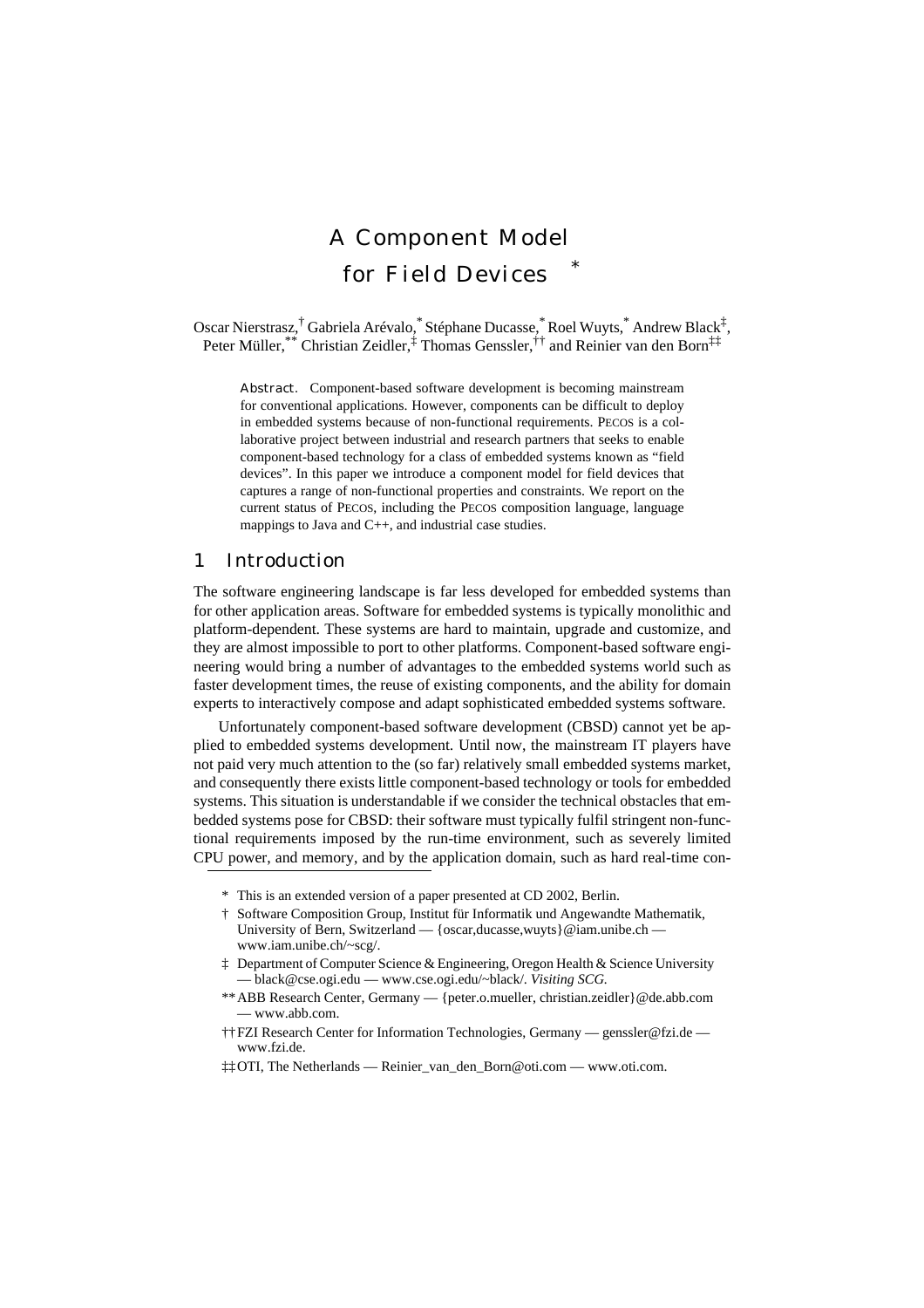straints. Current CBSD approaches typically assume generous run-time environments and all but ignore non-functional requirements such as timing.

The rapidly expanding market in embedded systems, however, makes CBSD for such systems not only viable but also essential. In order for industry to benefit from increasingly powerful and less expensive hardware, there is a great need to be able to develop and port embedded software more quickly and at acceptable costs. Vendors of embedded devices would benefit by being able to offer scalable product families, whose functionality could be tailored by replacing or reconfiguring software components. The key technical questions remain:

- *Component models:* What kind of component models are needed to support CBSD for embedded systems software?
- *Non-functional requirements:* How can we reason about non-functional constraints of systems based on properties of their constituent components?
- *Tools:* What tools are need to specify, compose, validate and compile embedded systems applications built from components?

The PECOS project<sup>\*</sup> aims to enable component-based software development for embedded systems. In order to achieve concrete results within a limited frame, PECOS is driven by a case study in the domain of *field devices*, which are field deployable control devices further described in [section 2](#page-1-0). [Section 3](#page-4-0) presents a running example, and [sec](#page-5-0)[tion 4](#page-5-0) introduces the PECOS field device component model, focusing on the structural aspects. In [section 5](#page-8-0) we present the execution semantics of the component model, by translation to Petri nets. By extending this interpretation to time Petri nets [\[13\]](#page-15-0), we intend to reason about real-time constraints and automatically generate real-time schedules. [Section 6](#page-12-0) illustrates how the component model will be applied by means of *CoCo*, a composition language [\[8\]](#page-15-1) that can be used to configure and compose components. Finally, in [section 7](#page-14-0), we summarize the current state of the project, which is still in progress.

## <span id="page-1-0"></span>2 PECOS

ABB's Instruments business unit develops a large number of different *field devices*, such as temperature, pressure, and flow sensors, actuators, and positioners. As field devices turn into commodities, the software increasingly determines the competitiveness of the devices. As the market demands new functionality in shorter time cycles, software begins to dominate the development and maintenance costs of field devices.

Software for field devices is currently monolithic, and does not exploit CBSD for the reasons outlined above. The high cost of developing the software, the long development cycles, the high degree of architectural and implementation duplication, as well as

<sup>\*</sup> Funded by the European Commission as project IST-1999-20398 and by the Swiss government as BBW 00.0170. The partners are Asea Brown Boveri AG (ABB, Germany), Forschungzentrum Informatik an der Universität Karlsruhe (FZI, Germany), Object Technology International AG (OTI Netherlands), Institut für Informatik und Angewandte Mathematik, University of Bern (UNIBE, Switzerland).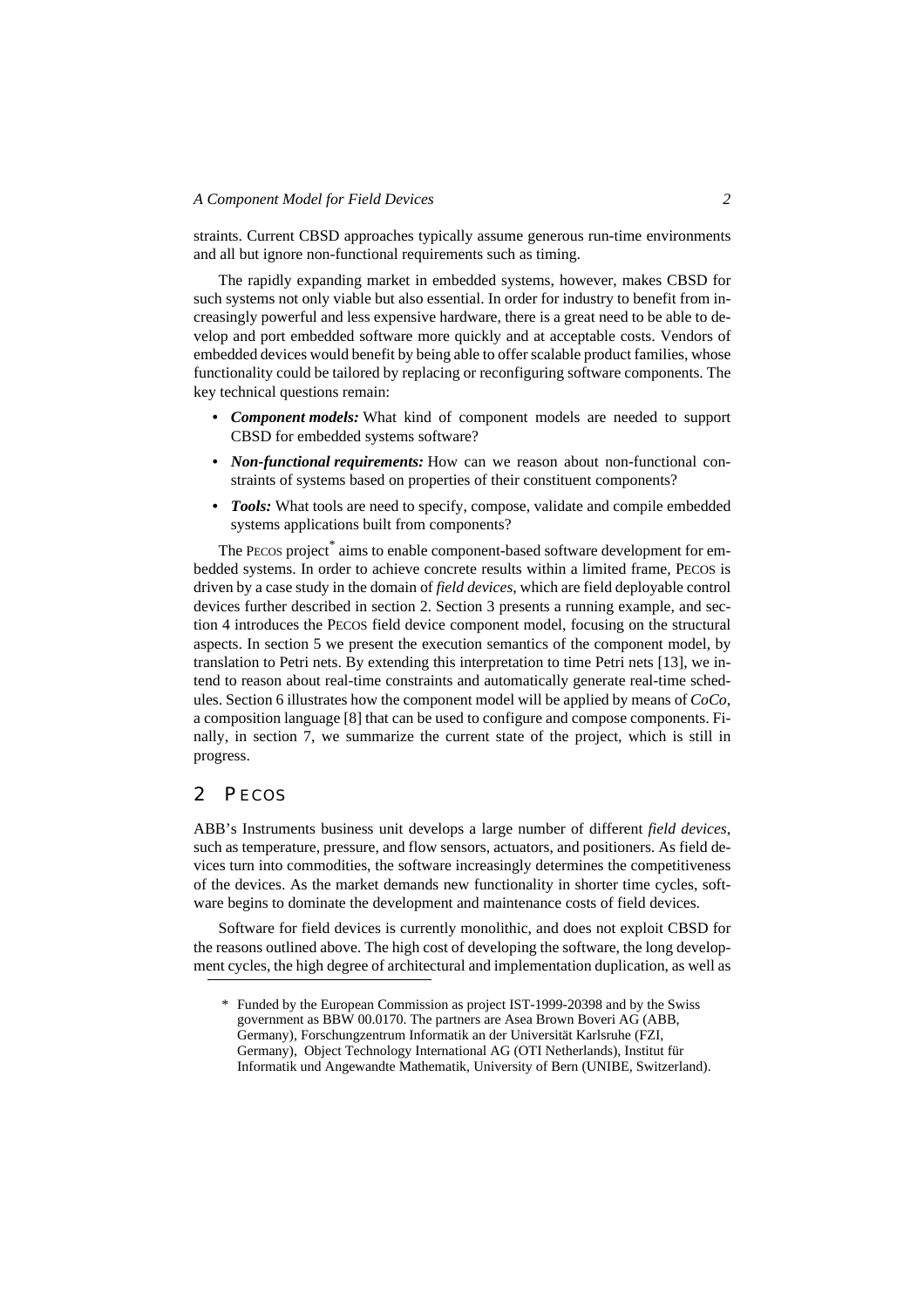the inflexibility of current systems, offer a compelling case for attempting to apply CBSD to field devices.

#### 2.1 Field devices

A *field device* is a reactive, embedded system. Field devices make use of sensors to continuously gather data, such as temperature, pressure or rate of flow. They analyse this data, and react by controlling actuators, valves or motors. To minimize cost, field devices are implemented using the cheapest available hardware that is up to the task. A typical field device may contain a 16-bit microprocessor with only 256kB of ROM and 40kB of RAM.

The software for a typical field device, such as the TZID pneumatic positioner shown in [figure 1](#page-2-0), is monolithic, and is separately developed for each kind of field device. This results in a number of problems.

*• Duplicated functionality:* the same functionality (*e.g.*, Nonvolatile Memory-Manager, Fieldbus Driver, or Figure 1 FFT-algorithm) is re-implemented at

<span id="page-2-0"></span>

**Figure 1** Pneumatic positioner TZID

- different development locations in different ways for different field devices. *• Plug-incompatibility:* functions and modules are implemented for a specific environment without standardized interfaces (*e.g.*, Interrupt-Driven, Port I/O)
- *Long development times:* the software for each project is developed from scratch without reuse of standardized architectures or components. This takes far too long.
- *Inflexibility:* monolithic software is hard to maintain, extend or customize.

When considering how to apply CBSD to the software for field devices, there are a number of requirements, resource constraints and current implementation practices that must be considered.

- *Limited power:* the available power is very limited. For some devices only 100mW is available; this limits the choice of CPU.
- *Limited memory:* field devices typically have about 40 kilobytes of RAM.
- *Standard architecture:* the software architecture is driven by the fieldbus architecture, which is based on function blocks.
- *Cooperating tasks:* the software is implemented as a set of tasks, most of which run sequentially, although some are logically concurrent. Some tasks share data.
- *Cyclic Executive:* the software in the device runs according to a pre-defined cyclic schedule; events are also handled within the cycle.
- *Real-time constraints:* Parts of the software (*e.g.*, control loops, and fieldbus function blocks) must complete within real-time deadlines.
- *Operating System:* The operating systems used in field devices are not generalpurpose, but completely dedicated. They typically offer only basic scheduling.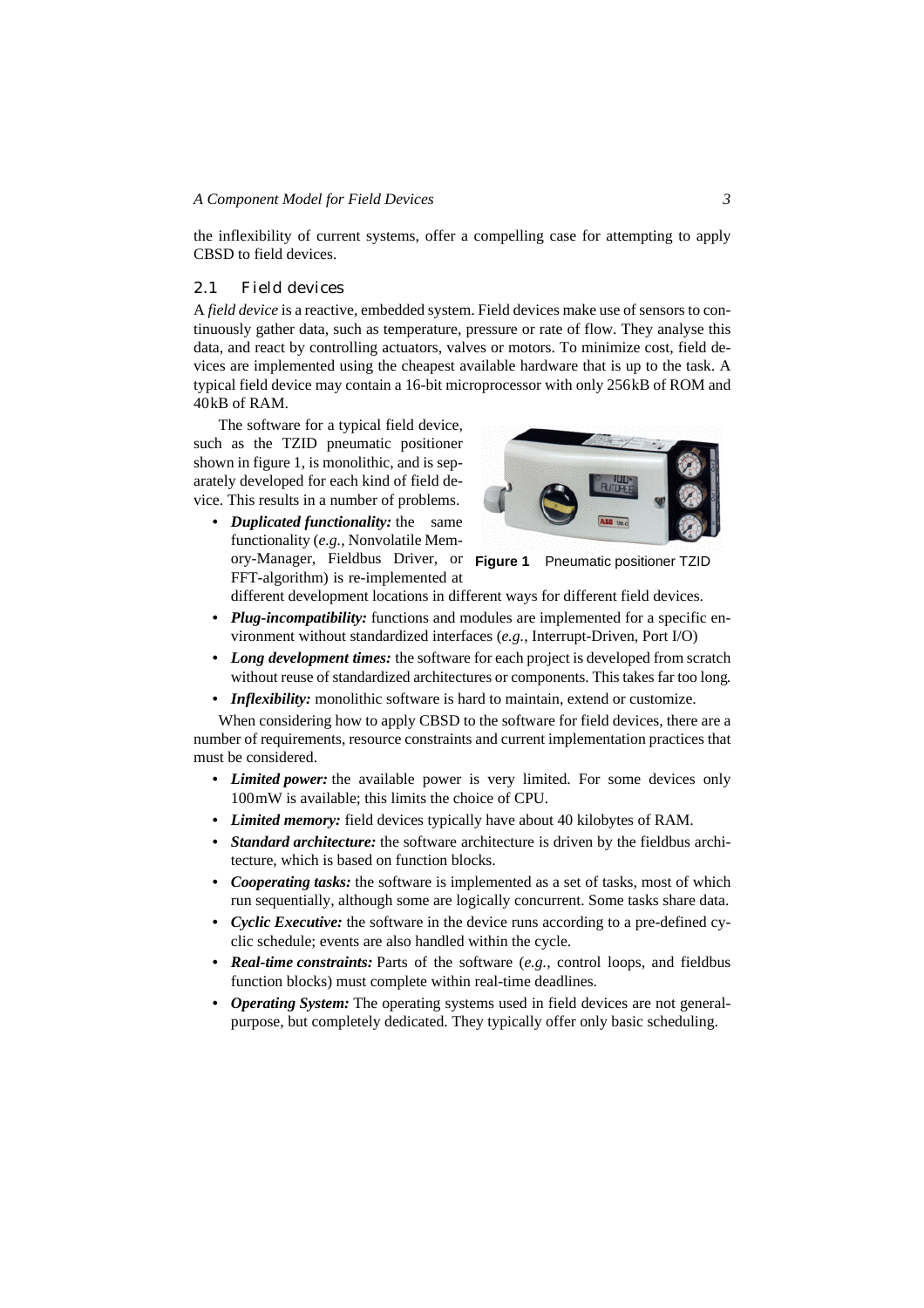- *Programming language:* the implementation language today is C. C++ or Embedded C++ [\[2\]](#page-14-1) may become an option if compilers become available for the lowpower micro-controllers used in the devices.
- *Static configuration:* the device has a static software configuration, *i.e.*, the firmware can only be replaced in its entirety. Functionality is not dynamically downloadable (though this may need to change in the future).
- *Certification:* many field devices are used in safety-critical applications, such as chemical plants. Costly certification procedures are required for such devices.
- *Long lifetime:* the typical lifetime of a field device is about 10 years.

# 2.2 PECOS goals

The goal of PECOS is to enable CBSD for embedded systems by providing an environment that supports the specification, composition, configuration checking, and deployment of embedded systems built from software components.

By focusing on the field device case study, PECOS intends to deliver a demonstrator that validates CBSD for embedded systems. Specifically, PECOS intends to deliver both a *component model* suitable for characterizing software components for field devices, and a *composition environment* for expressing, validating and compiling compositions of components conforming to the model.

#### Component model

The field device component model presupposes an *architectural style* for field device software. The model must therefore characterize components that conform to this style in terms of their *interfaces* and *properties*. Furthermore, the model must be capable of expressing how components are *composed* (or "connected"), and provide ways of reasoning about properties of compositions.

Specifically, the field device component model must:

- express functional *interfaces* (*e.g.*, procedural interfaces);
- express non-functional *properties* and constraints such as worst-case execution time and memory consumption;
- specify component connections and containment relations, as an architectural style;
- express *compositions* of components conforming to a style;
- support *reasoning* about the behaviour of compositions, specifically concerning *plug-compatibility*, *concurrency and synchronization*, *real-time schedules*, and *code generation.*

#### Composition Environment

The composition environment enables engineers to express and validate high-level compositions of components conforming to the component model. Specifically, it must:

- support *specification* of high-level compositions (textually or visually);
- *check* that compositions conform to the constraints of an architectural style (*i.e.*, the composition rules) or of a specific application (*e.g.*, real-time constraints);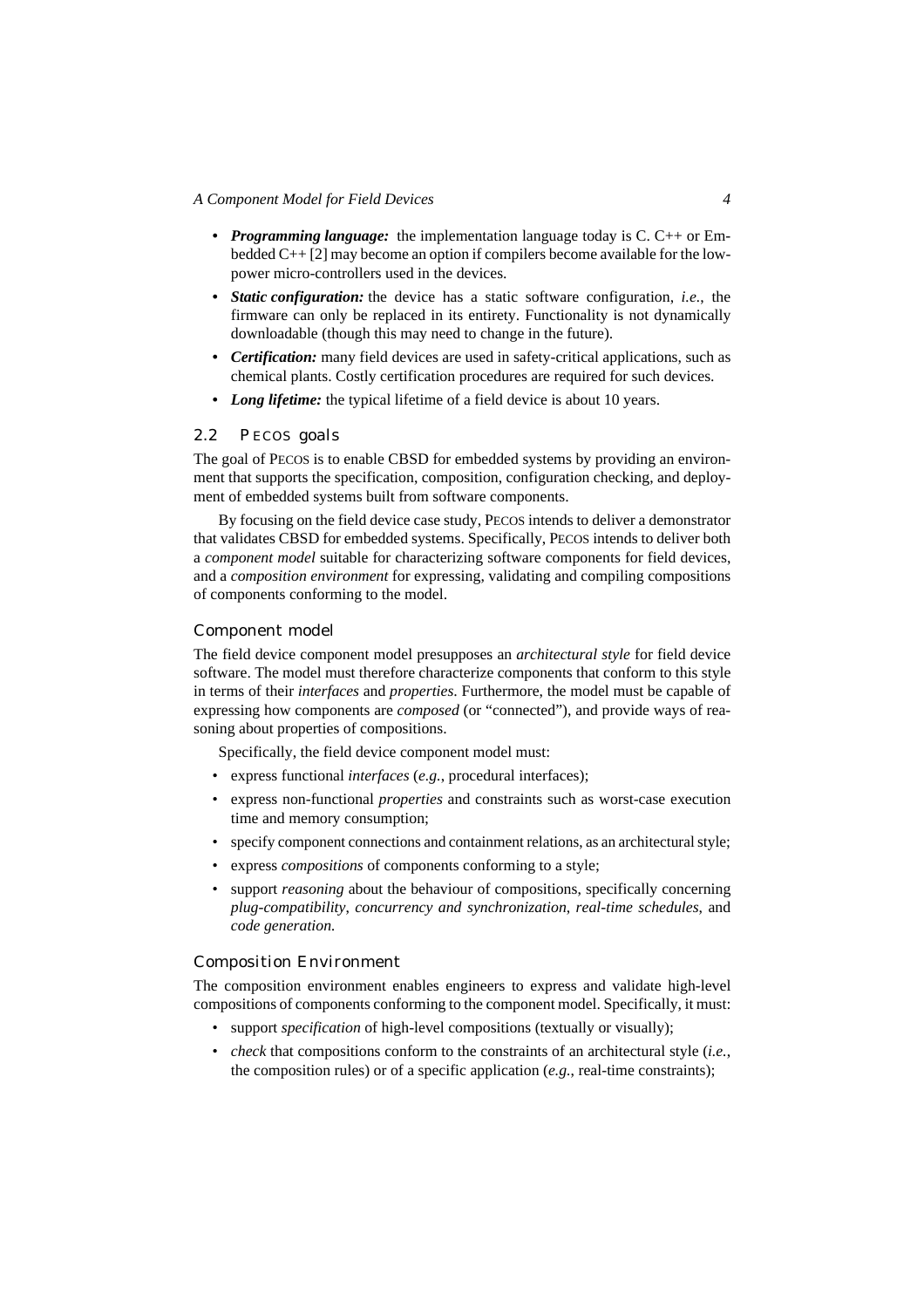

<span id="page-4-1"></span>**Figure 2** Pecos demonstrator field device

• *generate* adaptation and wiring code from the high-level specification: it must "compile" the specification into executable code.

# <span id="page-4-0"></span>3 PECOS Case Study

In order to validate CBSD for embedded systems, the PECOS project is developing the hardware and software for a demonstration field device. The task of the PECOS field device is to control a three-phase motor connected to a valve (see [figure 2](#page-4-1)). The motor is driven by a frequency converter which can be controlled over *Modbus* from the field device. The motor can be coupled to a valve either directly via a worm shaft or using additional gearing (4). A pulse sensor on the shaft (5) detects its speed and the direction of rotation. The PECOS board (1) is equipped with a web-based control panel (7) with some basic elements for local operation and display. The demonstrator can be integrated in a control system via the fieldbus communication protocol *Profibus PA* (6). The device is compliant to the profibus specification for Actuators [\[5\]](#page-15-2)[\[6\]](#page-15-3).

#### 3.1 Running Example

We will use the following example to illustrate the PECOS component model and composition language.

Part of the PECOS case study is concerned with setting a valve at a specific position between *open* and *closed.* [Figure 3](#page-5-1) illustrates three connected PECOS components that collaborate to set the valve position; the desired position is determined by other components not shown here. In order to set and keep the valve at a certain position, a control loop is used to continuously monitor and adjust the valve.

• The ModBus component is responsible for interfacing to a piece of hardware called the *frequency converter*, which determines the speed of the motor. The frequency to which the motor should be set is obtained from the ProcessApplication component. ModBus outputs this value over a serial line to the frequency converter using the ModBus protocol (hence its name). The ModBus component runs in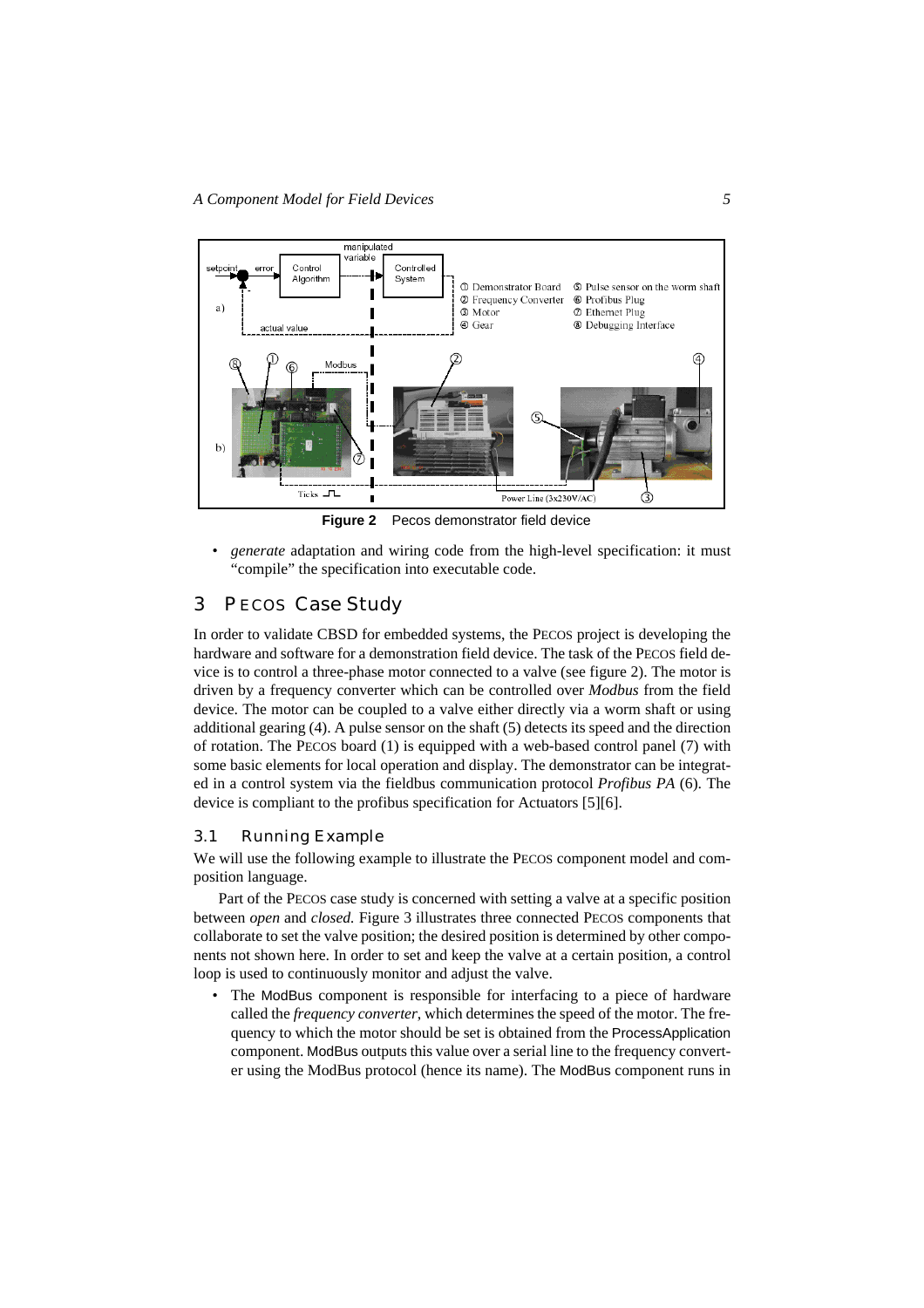

<span id="page-5-1"></span>

its own thread, because it blocks waiting for a (slow) response from the frequency converter.

- The FQD (Fast Quadrature Decoder [\[9\]](#page-15-4)) component is responsible for capturing events from the motor. This component abstracts from a micro-controller module that does FQD in hardware. It provides the ProcessApplication with both the velocity and the position of the valve.
- The component ProcessApplication obtains the desired position of the valve (set-Point) and reads the current state of the valve from the FQD component. This information is then used to compute a frequency for the motor. Once the motor has opened the valve sufficiently, ascertained by the next reading from the FQD, the motor must be slowed or stopped. This repeated adjustment and monitoring constituted the control loop.

This example illustrates several key points concerning the field device domain.

- *Cyclic behaviour:* each component is responsible for a single task, which is repeatedly executed.
- *Information flow through ports:* components communicate by means of shared data. The interface of a component consists of a set of shared data ports.
- *Threading:* some components are passive, while others have their own thread of control.
- *Separate scheduler:* control flow is separately specified by a scheduler for the composite component.

# <span id="page-5-0"></span>4 A Component Model for Field Devices

The component model presented here has been especially tailored to the domain of field devices. Although it may have broader implications for other classes of embedded systems, we do not make that claim here.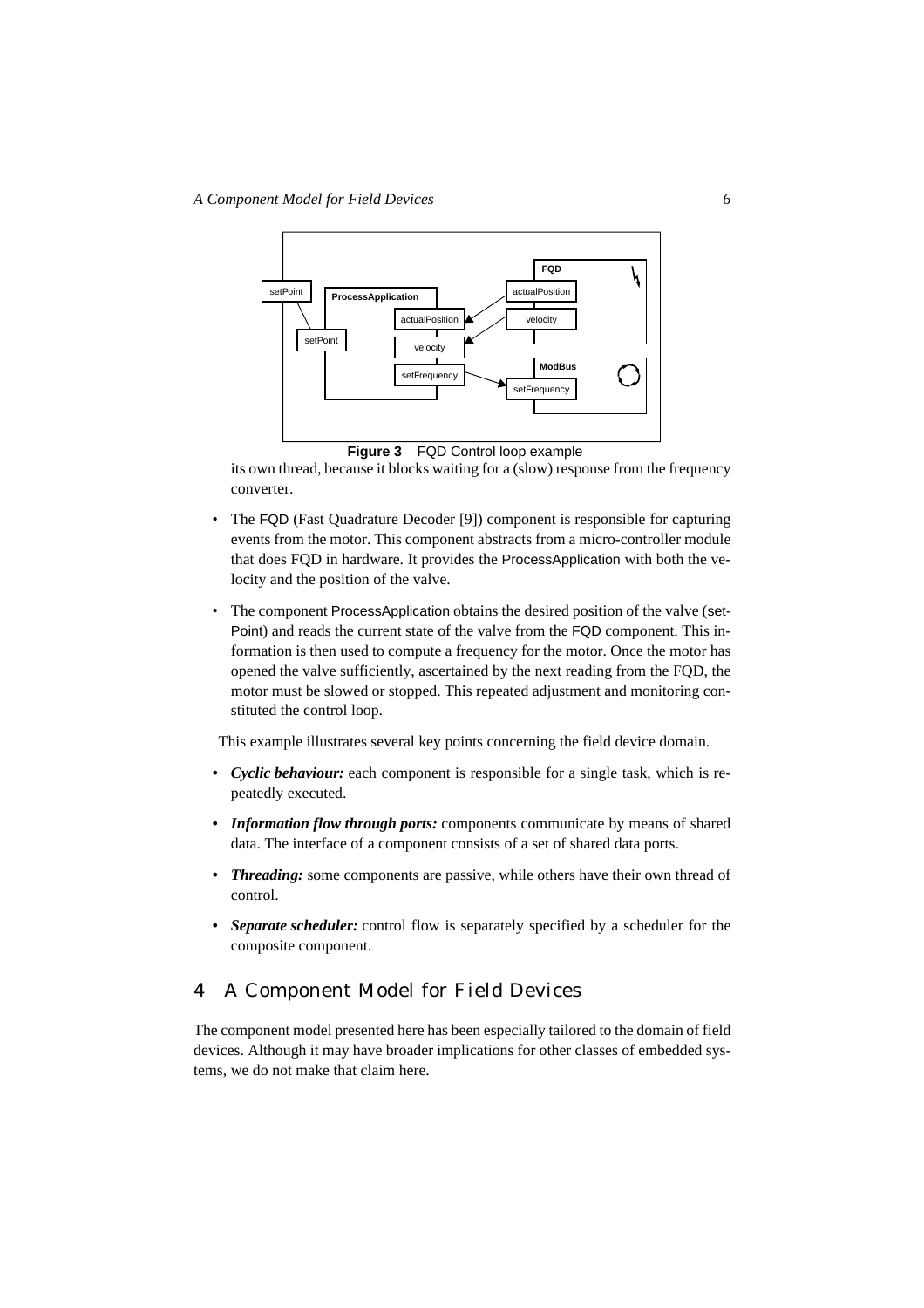The PECOS field device component model has been defined to reflect an *architectural style* for field devices [\[10\]](#page-15-6). As such, we define a vocabulary of *components*, *ports* and *connectors* and the *rules* governing their composition. As in related approaches, components may only be connected if their provided and required ports are compatible [\[12\]](#page-15-5).

In [figure 4](#page-6-0) we see an overview of the component model. *Components* may contain one or more subcomponents. There are three kinds of components: *passive*, *active* and *event*. Each component has three *property bundles*



<span id="page-6-0"></span>**Figure 4** The PECOS Component Model

(for *scheduling*, *memory* and *initialisation*), and a set of *ports*. *Connectors* can be used to connect the ports of a component.

We now consider each of these elements in detail.

## 4.1 Elements of the Component Model

Components. A *component* is a computational element with a *name*, a number of *property bundles* and *ports*, and a *behaviour*. The *ports* of a component represent data that may be shared with other components. The *behaviour* of a component consists of a procedure that reads and writes data available at its ports, and may produce effects in the physical world.

A *leaf component* is a "black-box" not further defined by model, but instead directly implemented in the host programming language. It has an interface consisting of a set of ports, and properties specified by its property bundles.

A *composite component* contains a number of connected subcomponents, the ports of which form the *internal ports* of the composite. A composite component also has *external ports,* which are the only ones that are externally visible. The external ports are *connected* to appropriate internal ports. The subcomponents are not visible outside the composite that contains them.

From the point of view of a client, there is no visible difference between a composite component and a leaf component. The software of a field device can be modelled as a *component hierarchy*, *i.e.*, a tree of components, with a single active composite component at its root.

The field device domain requires three kinds of components.

• *Passive Components* do not have their own thread of control. A passive component is explicitly scheduled by the active component that is its nearest ancestor in the component hierarchy (its active ancestor). Passive components are typically used to encapsulate a piece of behaviour that executes synchronously and completes in a short time-cycle.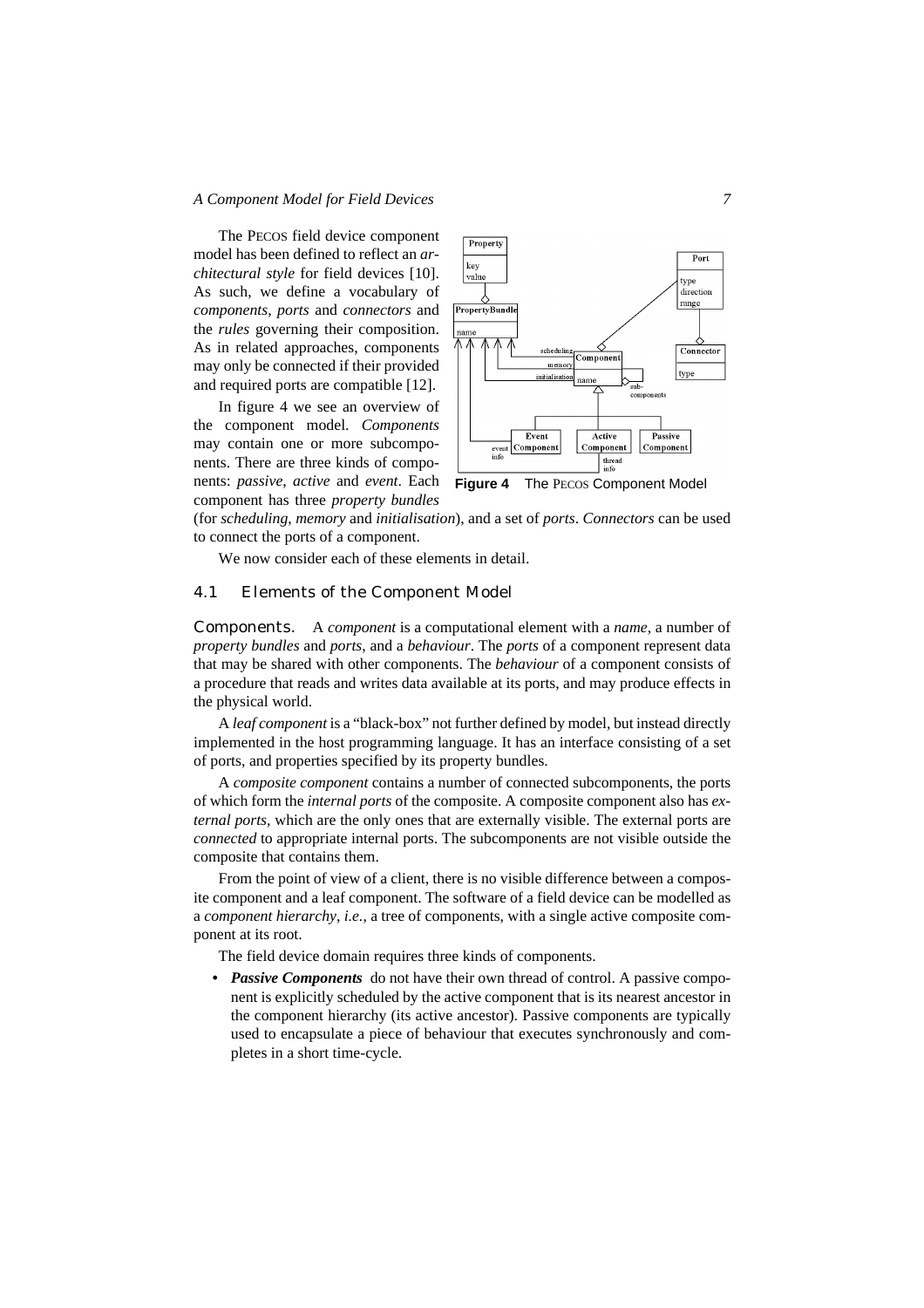- *Active Components* do have their own thread of control; they are used to model ongoing or longer-lived activities that do not complete in a short time-cycle.
- *Event Components* are those whose behaviour is triggered by an event. They are used to model pieces of hardware that frequently emit events, such as motors that give their rotation speed, or timers that emit a timing event when a certain deadline has passed. Whenever the event fires, the behaviour is executed immediately.

Ports. A *port* is a shared variable that allows a component to communicate with other components; *connected* ports represent the *same* shared variable. A port specifies:

- a *name*, which has to be unique within the component;
- a *type*, characterizing the data that it holds;
- a *range* of values (defined by a minimum and maximum value) that can be passed on this port; and
- a *direction* ("in", "out" or "inout") indicating whether the component reads, writes, or reads and writes the data. An inout port behaves exactly like a pair unidirectional ports, one in, and the other out.

Ports of *peer components* can only be connected if they have the same type and their direction is *complementary*, *i.e.*, an in port can only be connected to an out port. *Internal* ports of a composite component can only be connected to the *external* ports if they have the same type and their direction is *compatible*, *e.g.*, an internal in port can be connected to an external in port. Internal ports may be left unconnected, so it is allowed to connect an internal inout port to an external out port.

Connectors. A *connector* specifies a data-sharing relationship between ports. It has a *name*, a *type*, and a list of *ports* it connects. (Here we consider only binary connectors.)

Properties. A *property* is a tagged value. The tag is an identifier, and the value is typed. Properties characterise components.

Property bundles. A *property bundle* is a named group of properties. Property bundles are used to characterize aspects of components, such as timing or memory usage.

#### 4.2 Example revisited

Returning to the example of [figure 3](#page-5-1), we see that FQD is an event component, ProcessApplication is a passive component and ModBus is an active component. The composition will be modelled as a composite component.

FQD has "out" ports actualPosition and velocity, connected to "in" ports of the same name belonging to ProcessApplication. The in port setPoint belonging to ProcessApplication is shared with the composite component that encapsulates this composition. It is not yet connected to a compatible "out" port. Finally, the "out" port setFrequency is connected to the "in" port of the same name belonging to ModBus.

What is not yet specified is how the threads of FQD and ModBus synchronize their access to the shared ports. That is the topic of the next section.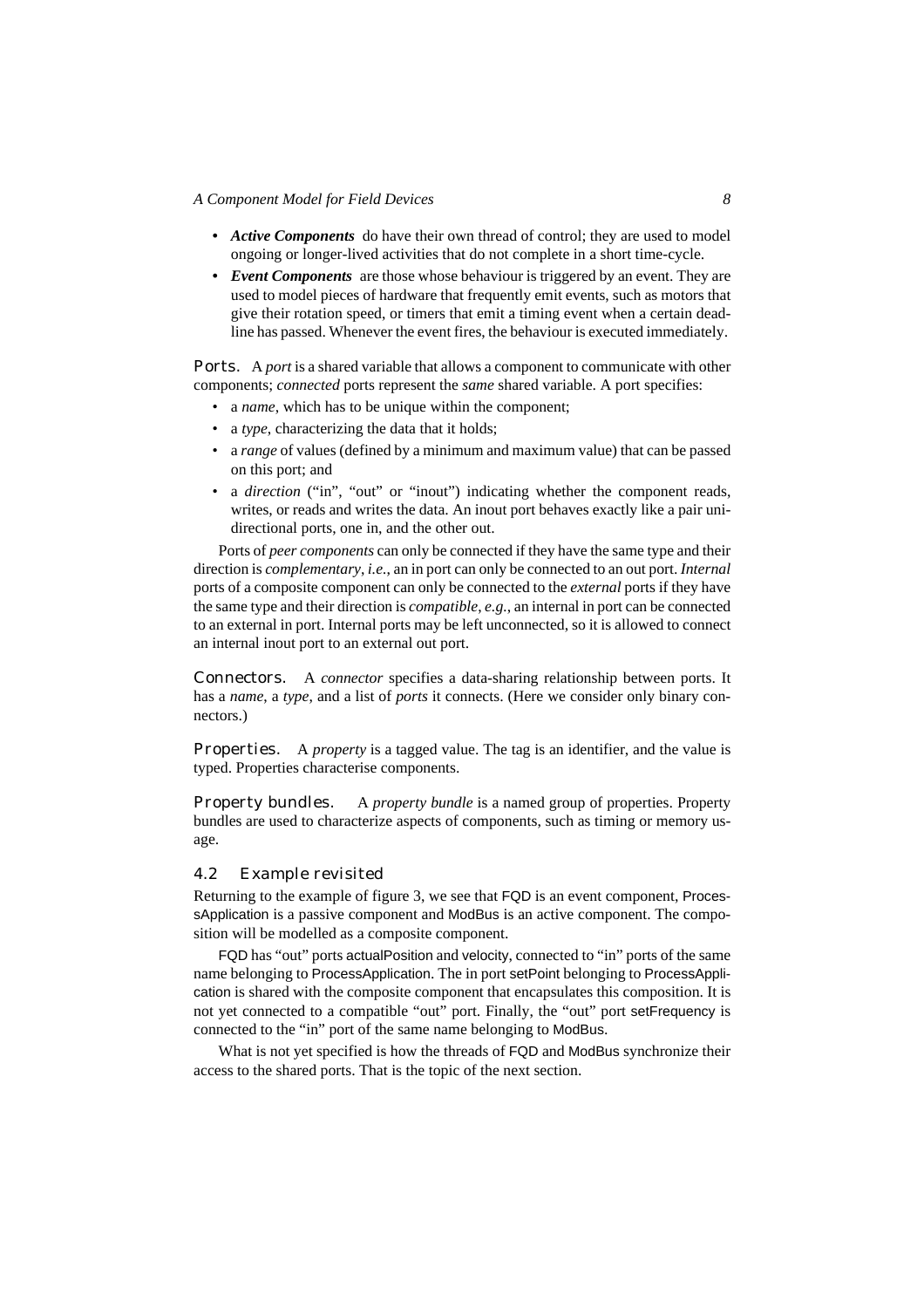# <span id="page-8-0"></span>5 Synchronization and Timing

Two issues must be addressed to complete the model: first, how read/write and write/ write conflicts are avoided on the (shared) external ports, and second, how components are scheduled to meet deadlines.

We will do this using a Petri net interpretation of valid compositions. Using plain Petri nets we can model concurrent activities of component compositions, scheduling of components, and synchronization of shared ports. This part of the model is reasonably well-understood. Using time Petri nets we hope to reason about timing constraints, and generate real-time schedules; this topic is still under investigation.

## 5.1 Synchronization

Our Petri net procedures of the field device component model makes use of three different kinds of places and tokens. (i) *Data places* model ports; each data place has a single token representing the shared data available at that port. (ii) *Control places* are used to schedule components. Each active component has its own independent control subnet to model its schedule; there is exactly one token in each control subnet. (iii) *Event places* model the generation of an event.

A component is modelled as a Petri net fragment with a single control place that can be used to *start* it, and a single *end* place to signal that it has terminated ([figure 5](#page-8-1)). When components are composed, a *schedule* must be generated that somehow moves the token from the *end* place of a component to the *start* place of the next one to be scheduled.



The *behaviour* of the component is a subnet that has read and write access to its data ports. The nature of these subnets depends on the kind of component.

<span id="page-8-1"></span>**Figure 5** Components as nets



<span id="page-8-2"></span>components

Passive leaf components are particularly simple to model. Their behaviour consists of a single *exec* transition that reads or write the data places ([figure 6](#page-8-2)).

Because two passive components that share a port must be serialized, synchronization problems can arise only when active components are connected to other components. Active components compete for their external data ports with their surrounding environment. To address this problem, we *split* the external ports of active components into two parts: an *outer port*, to which the outside world has free access, and an *inner port*, to which the active component has access.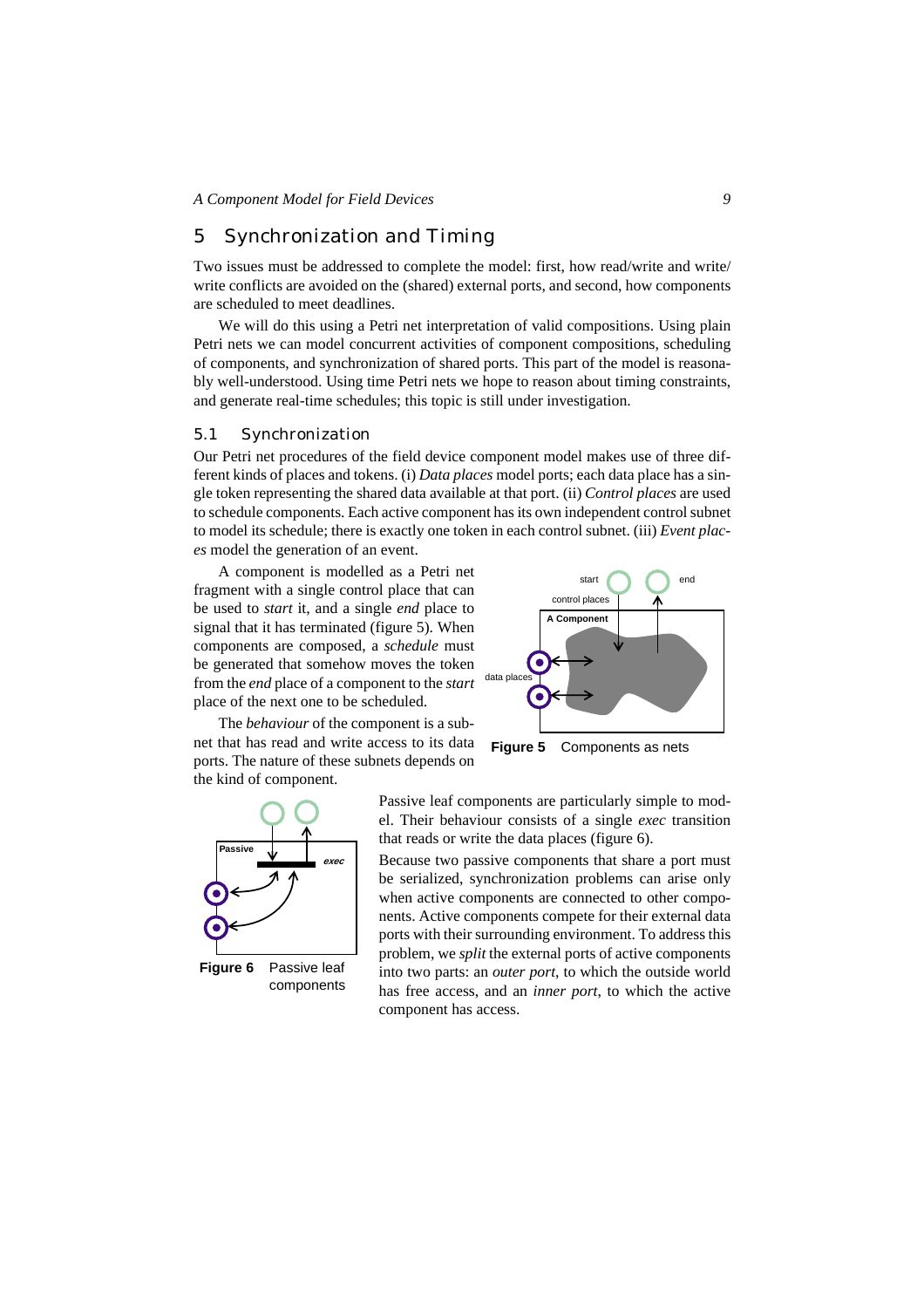These two ports are synchronized by copying the data from one to the other (depending on the direction of the port) in a special *synchronization method* (or "sync method"). This method may be generated or specially tailored. We model this by a *sync* transition that reads and writes the inner and outer ports and is triggered by the *start* control place.

It is important to realize that the *inner* ports are actually the *shared resources*, since they are the only ones exposed to concurrent accesses (*i.e.*, from the *sync* transition and from the internal behaviour of the active components).



The *outer* ports are never exposed to concurrent accesses, because they are only accessible from the transitions of the outer control net, which contains only a single token.

The behaviour of an active leaf component is modelled as a separate control subnet consisting of a *critical section*, which may access the inner ports, and a non-critical section. The control subnet of an active component is a loop containing a single control token.



An event component is similar to an active component, except that its control subnet does not cycle, but is triggered by an external event. To model this, we introduce an *event place* which is the target of a special transition that is fired when the event occurs.

The behaviour of an event component is implemented by its *handler*. The consequences of handling an event must, of course, be synchronized with its enclosing environment, as with active components. The event handler consumes and restores a token from a dedicated control place. This represents the fact

that an event component runs in its own thread when an event is handled. At most one instance of a given handler is running at any time.

To model *composite components*, we simply coalesce all the connected data places, and we connect the start and end control places of the subcomponents according to the required schedule. In [figure 10](#page-10-0) we see that a schedule is represented by a separate control subnet. If the composition is active, this subnet will take the form of a loop with its own token; if it is passive, the subnet will have start and end control places, through which it will acquire a token when it is scheduled.



**Figure 9** Event components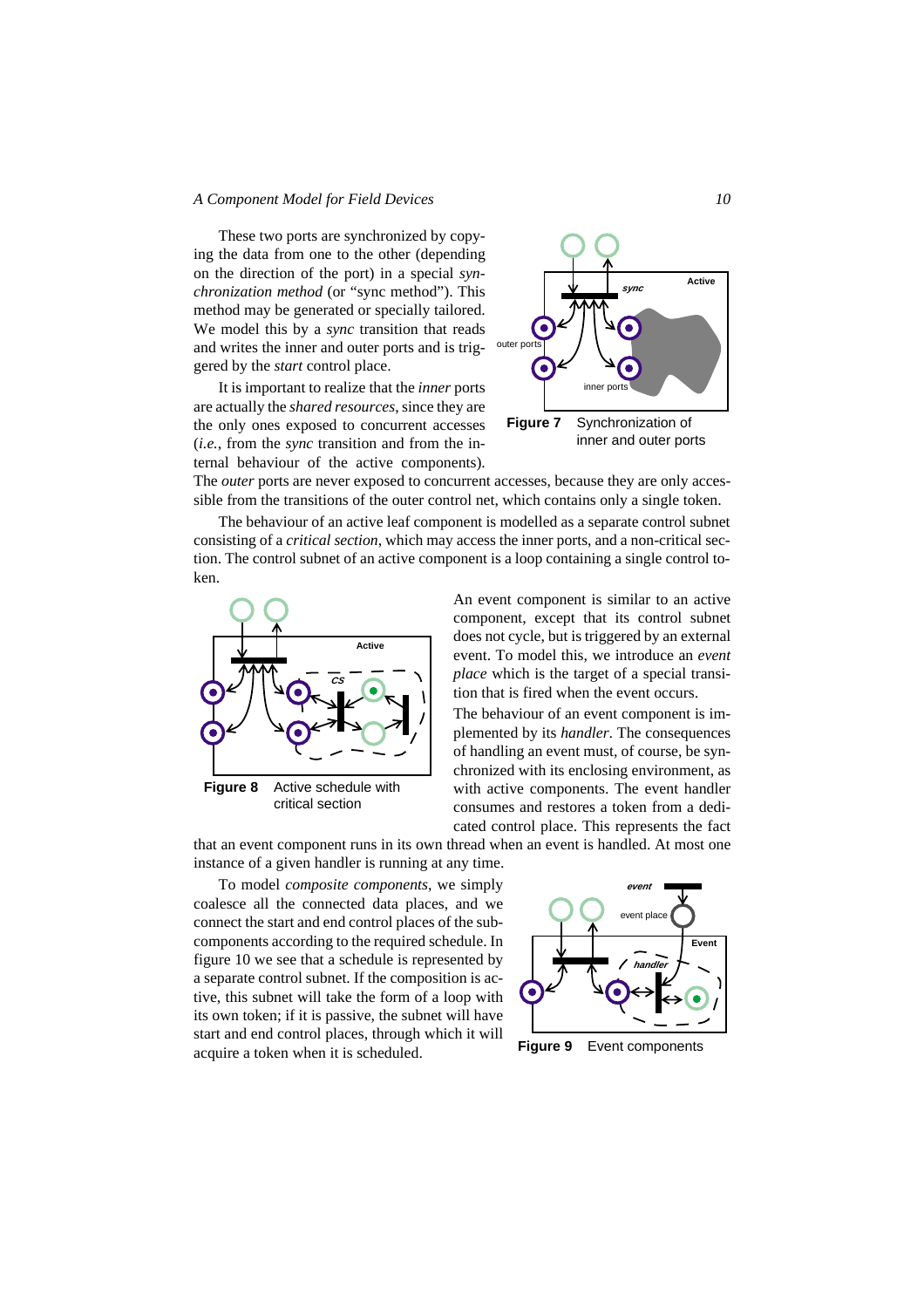

Data ports may be connected to represent data *flow*, or to represent the fact that a port of a composite component is exported from one of its constituent components. For the Petri net procedures, there is no distinction—in both cases, the connected ports represent the *same* shared variable and are therefore modelled by the same, coalesced data place.

We can see this in [figure 11.](#page-11-0) Connected outer ports of all the components are each represented by a single, shared data place. This

<span id="page-10-0"></span>holds not only for the dataflow of velocity and actualPosition from FQD to ProcessApplication but also for the setPoint port which is visible from the outside. Inner and outer ports of active and event components, on the other hand, are *not* coalesced, since they must be explicitly synchronized.

The figure also illustrates how composite components schedule their parts. The schedule, which is triggered by the *start* place of the composite, first fires FQD, then ProcessApplication, and finally ModBus. Since FQD and ModBus have independent behaviour (*i.e.*, triggered by an event or running in a separate thread), the schedule is responsible only for synchronizing the data ports.

Note that, aside from event places, the generated Petri net is always conservative, *i.e.*, the number of tokens remains constant. This means that it is equivalent to a finite state automaton. (We could make the net strictly conservative by recycling event tokens.)

The constructed net is also clearly deadlock-free: the only conflicts between simultaneously enabled transitions occur where sync transitions compete with critical sections of active components. Since each of these transitions lock all the required data ports simultaneously, no *waits-for* cycles are possible, and hence no deadlock can arise.

#### 5.2 Timing

To construct a schedule for a composition of components, certain scheduling information must be associated with each subcomponent; this includes the worst-case execution time of the subcomponent and the desired cycle time. For an active subcomponent, this information must be provided separately for the *sync* and *exec* methods. It is also be necessary to specify a (partial) ordering for the execution of the subcomponents in a composition.

The simplest form of schedule is a cyclic executive, in which components are wired together directly, such that each passes control to the next. Such schedules are very efficient, but are feasible only for the very simplest of compositions. Such a schedule can be represented in the Petri net model by inserting transitions between the end place of one component and the start place of the next.

If a more complex schedule is desired, we introduce a separate scheduler network, which makes scheduling decisions and then implements them by placing tokens on the start places of the components. This arrangement also has the advantage that the sched-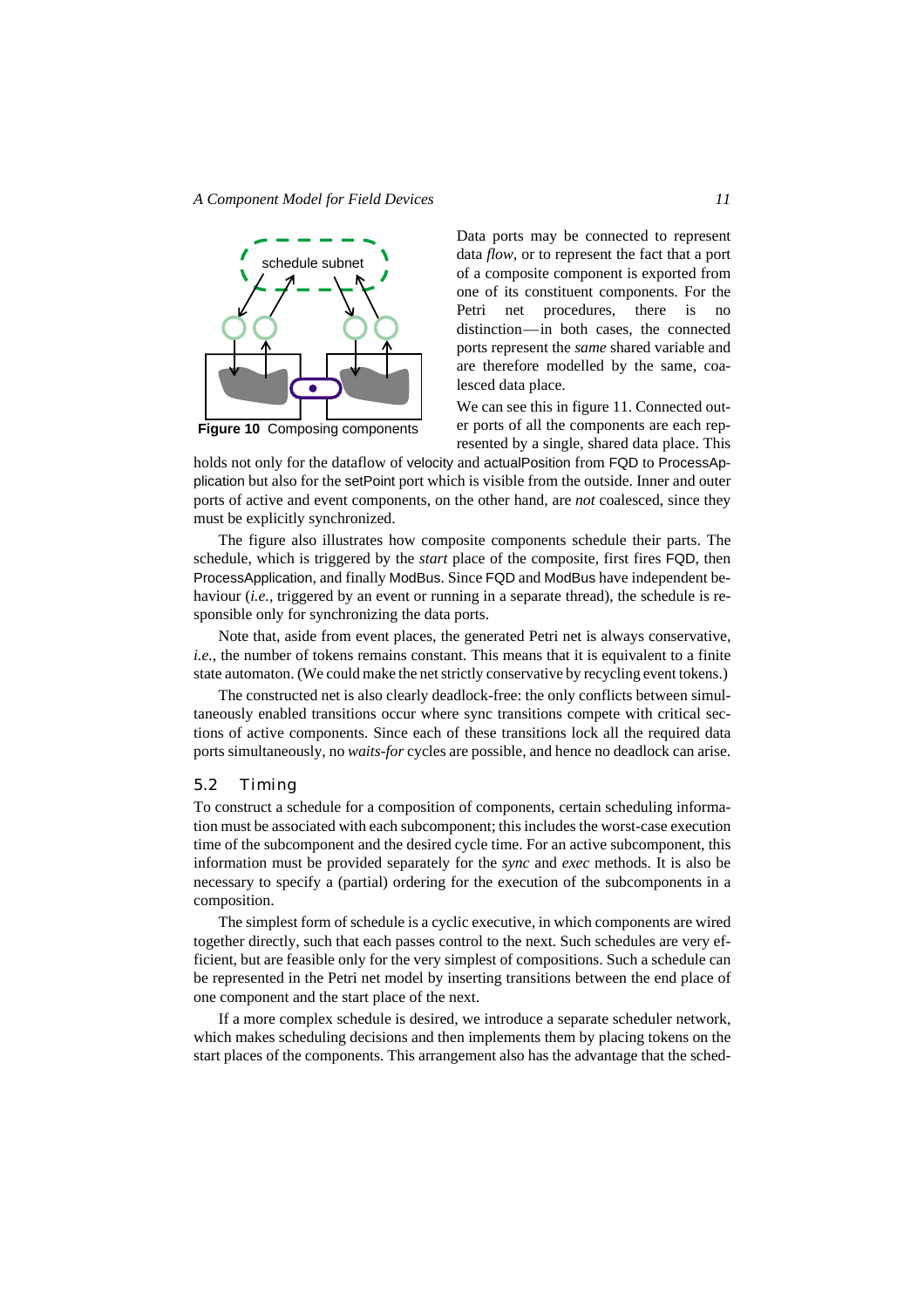

<span id="page-11-0"></span>**Figure 11** Petri net model of control loop example

uler is factored out of the design; it is a subnet separate from that of the components themselves, and with a standard interface, as shown in [figure 10.](#page-10-0) These are exactly the conditions that promote reuse.

So long as the schedule can be computed entirely statically, there is no need to explicitly represent the scheduling information for the components: it is represented implicitly in the schedule itself, but that schedule can be calculated off-line. However, it may still be desirable to verify the scheduler produced in this way. We have been investigating the use of time Petri nets [\[14\]](#page-15-8) to represent the schedulers, and various Petri net tools such as Poses++ [\[3\]](#page-14-2) and TPTPN [\[11\]](#page-15-7) to assist in their analysis. We have also been investigating the use of hierarchical constraint solvers (such as Cassowary [\[1\]](#page-14-3)), to capture the timing requirements and partial ordering of components and check the feasibility of schedules, or even to generate them when this is possible.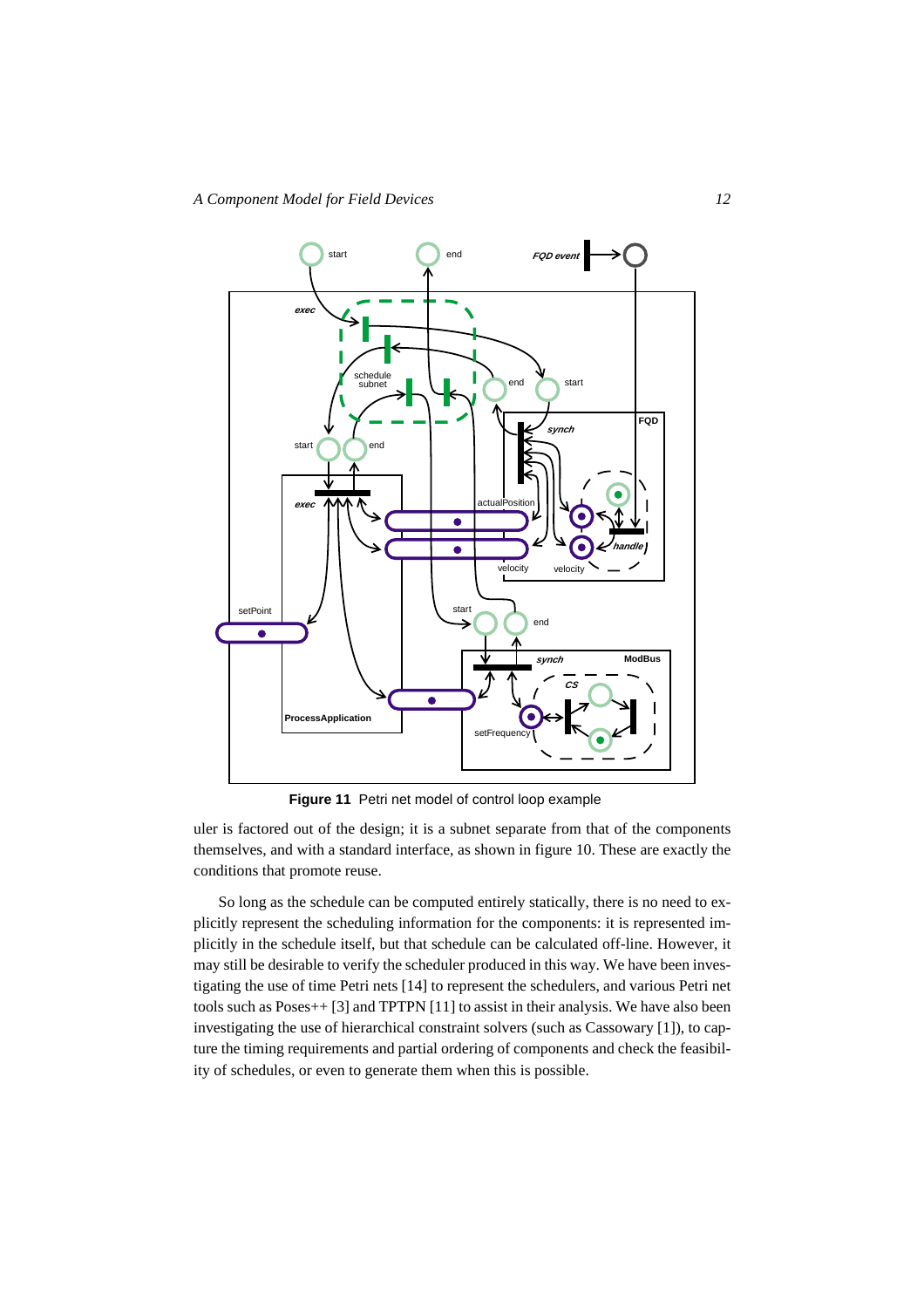If static scheduling is infeasible, as it often will be in applications in which the average case is very much better than the worst case, then dynamic scheduling will be necessary. This means that the scheduler must make scheduling decisions while the application is running, in real time. As a consequence, the scheduling parameters for all of the components that must also be available in real time.

In his PhD thesis [\[4\]](#page-15-9), Naedele proposes a modular approach to capturing this information. Associated with the Petri net that represents the structure of each component is a timing subnet that represents the scheduling information. The timing subnet is also responsible for mediating communication between the component and the scheduler; this allows the scheduler to communicate with the components using a broadcast network, rather than requiring separate communication channels with each component. This greatly simplifies the wiring between the scheduler and the components, in the same way that a broadcast network like Ethernet simplifies inter-computer communication, compared to point-to-point wiring. In particular, the structure of the scheduler does not have to be modified when an additional component is added to the application; such a change is instead captured by adding additional tokens containing scheduling information. This arrangement promotes modularity, and permits different kinds of schedulers to be plugged in.

# <span id="page-12-0"></span>6 The Composition Language CoCo

CoCo [\[8\]](#page-15-1) is the syntactic representation of **event component** FQD the model described in [section 4](#page-5-0). The language is intended to be used for both the specification of *components* and the specification of field device *applications* built as compositions. These specifications are then used as a basis for reasoning about applications and their constraints, computing schedulers that meet these constraints, and generating code.

Although a complete description of CoCo is beyond the scope of this paper, a brief summary will help us to explain how the field device component model is applied to develop applications.

CoCo supports the key elements of the component model introduced earlier: *components*, *properties* and *ports*. In addition, *instances* and *connectors* are used to build composite components.

```
\left\{ \right.out float actualPosition;
  out float velocity;
  property cycleTime = 100;
  property execTime = 10;
}
active component ModBus
{
  in float setFrequency;
  property cycleTime =100;
  property execTime =50;
}
component ProcessApplication
{
  in float setPoint;
  in float actualPosition;
  in float velocity;
  property cycleTime =100;
  property execTime =20;
  out float setFrequency
}
```
<span id="page-12-1"></span>**Figure 12** FQD control loop in CoCo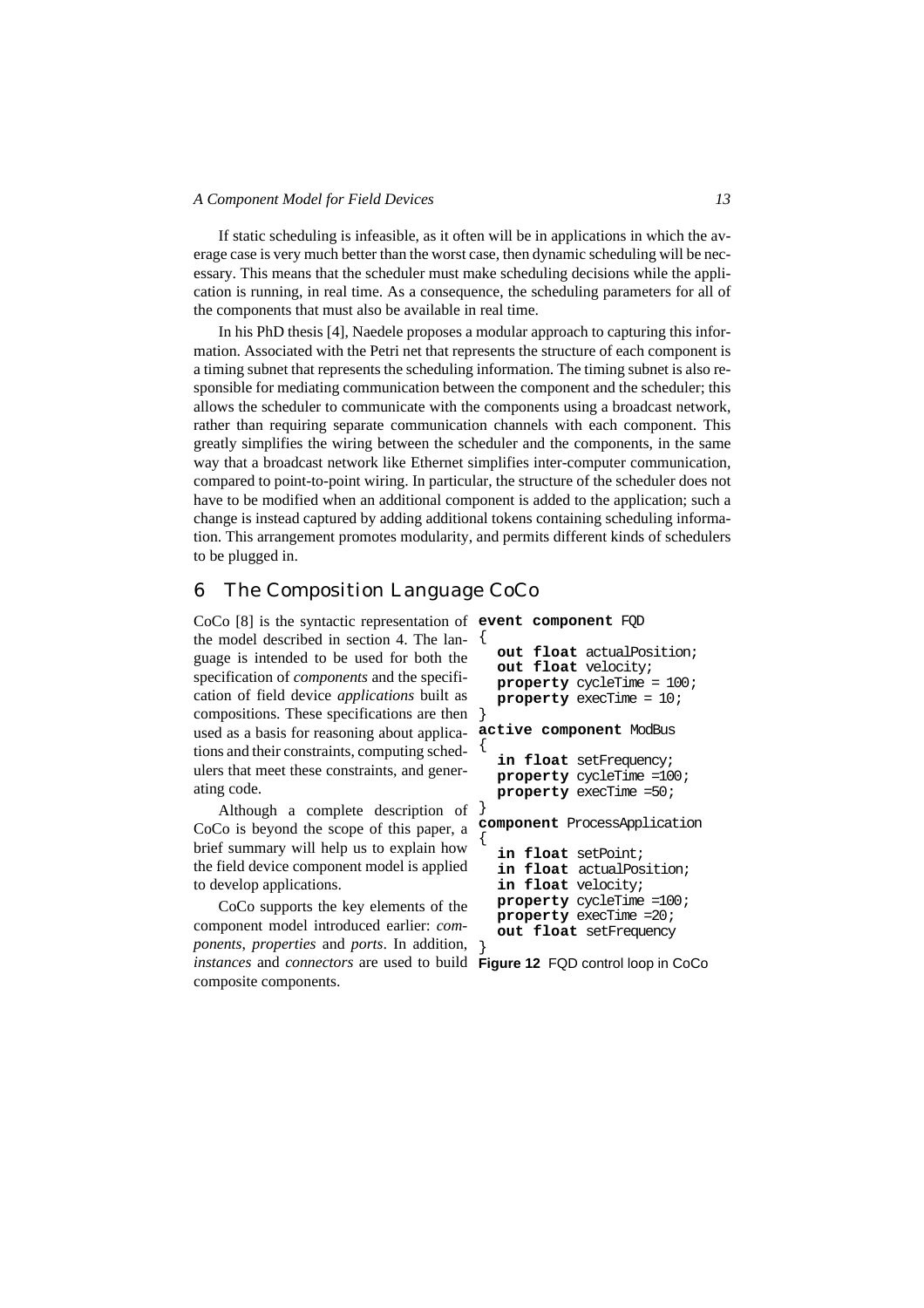In [figure 12](#page-12-1) we see our running example as it would be implemented in CoCo. CoCo distinguishes the same component types as component model does. In our example we see an active component (marked with the keyword active) an event component (keyword event) and two passive components. { }

```
component PositionValve
  in float setPoint;
  ModBus modbus;
  FOD fcd;
  ProcessApplication processapplication;
  connector c1 (setPoint,
        processapplication.setPoint);
  connector c2 (fqd.actualPosition,
       processapplication.actualPosition);
  connector c3 (fqd.velocity,
       processapplication.velocity);
  connector c4 (processapplication.setFrequency,
       modbus.setFrequency);
```
**Figure 13** A composite component in CoCo

Components model units of computation. In analogy to the object model, components play the role of classes. A component defines a scope in the same way as a class. Components can be instantiated, that is, one can create an instance of a component with a unique identity.

Composite components like PositionValve contain instances of other components. An entire application is modelled as a composite component. Instances of components have a component type and a name that is unique within the scope of the enclosing component. All instances are created at system start-up, that is, there is no new statement to dynamically create new instances. Hence all instances are known at compile time; this allows for a number of static checks as well as for automatic scheduler generation.

Ports, such as setPoint) denote data flow into or out of a component and are the only means to interact with a particular component. On can think of the set of ports of a component as the interface to a procedure that is executed cyclically or in response to a certain event in order to compute output values depending on the current input values and/ or the internal state of the component. The actual behaviour of this "procedure" is not specified by CoCo but is hidden in the implementation of the component; the only information available about it is the worst-case time taken to perform the computation (property execTime) and the interval between these computations (property cycleTime). Ports are assigned both a data flow direction (in, out, or inout) and a data type. Connection of components is achieved through the use of connectors (*e.g.*, connector c1 in component PositionValve). Connectors connect a list of ports defined either in the current component (like port setPoint in connector c1) or by one of the contained instances (that is, instances in the same scope).

A system specified in CoCo can relatively easily be translated into target languages such as C++ or Java. The component structure from the CoCo specification can be mapped directly to an identical class structure in the target language. Any local functionality of components, as specified by the user in the target language, can be simply incorporated. Instances map to statically initialized instance variables, and connectors represent shared instance variables in the enclosing object. Ports map to set- and getmethods that read from or write to these shared instance variables, as determined by the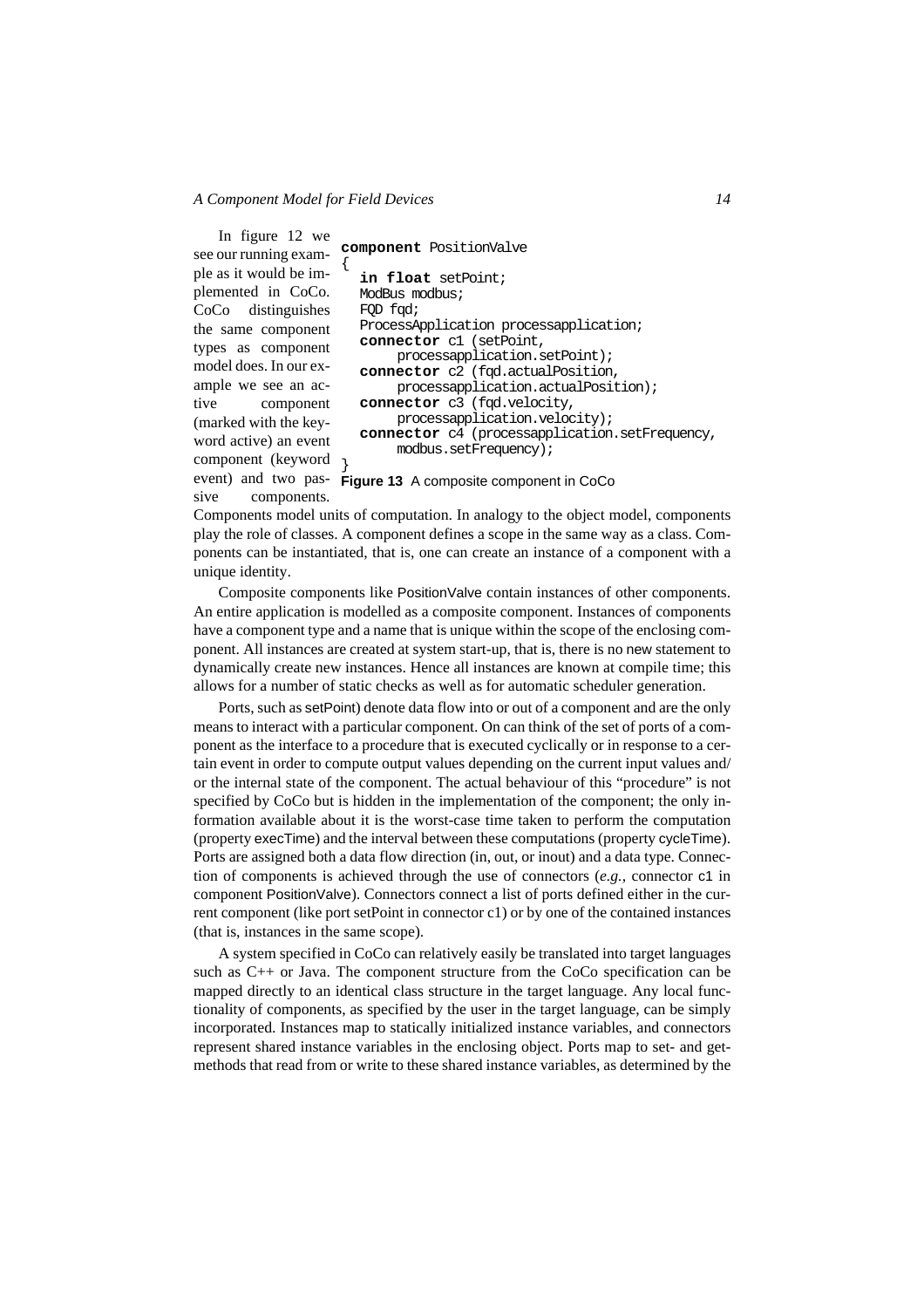connectors. Every read/write operation to the same data location is serialized so there is no need for locking.

When generating code from a CoCo specification, special attention needs to be given to the efficiency, measured both in execution time and in memory consumption, because of the requirements imposed by the field device domain. More information on these issues can be found in the relevant Pecos deliverabl[e\[7\]](#page-15-10).

# <span id="page-14-0"></span>7 Status and Future Work

ABB's Business Unit "Instruments" (BUI) develops a large number of different field devices, such as transmitters for measuring temperature, pressure and flow, and actuators and positioners for transmitting a torque to a valve. There is a general trend to move more and more intelligence from the higher levels of the control system to the level of the individual field devices. Such intelligent field devices provide built-in features for measuring, tracking and reacting to instrument performance, status and maintenance history. For example, the new Asset Optimization approach supports preventive maintenance through early detection of degrading functionality. Furthermore, features to support configuration, maintenance and rapid set-up, using remote access as well as local user interfaces, are becoming increasingly important for the market success of field devices.

By using the PECOS CBSD approach for developing field-devices ABB's BUI expects to:

- serve the field device market with value-added features in a cost-effective way (*i.e.*, by adding new features like advanced maintenance triggers);
- break up the close link between hardware and software and therefore encourage the reuse of components, not only within but across families of field-devices; and
- drastically reduce the testing phase when modifying devices (*i.e.*, when adding a new component or exchanging an existing one).

In this paper we have presented some intermediate results of the PECOS project. The component model developed for PECOS addresses the requirements identified for the case study outlined above. Ongoing activities include: (i) formalization of the component model, (ii) investigation of various techniques, such as time Petri nets and hierarchical constraint solvers, to generate real-time schedules, (iii) implementation of components to support the PECOS case study demonstrator, (iv) implementation of the language mapping to generate executable code from CoCo specifications of component compositions.

### 8 References

- <span id="page-14-3"></span>[1] Greg J. Badros and Alan Borning, "The Cassowary Linear Arithmetic Constraint Solving Algorithm: Interface and Implementation," Technical Report, no. UW Technical Report 98-06-04, University of Washington, 1998.
- <span id="page-14-1"></span>[2] Embedded C++ home page, [www.caravan.net/ec2plus](http://www.caravan.net/ec2plus)
- <span id="page-14-2"></span>[3] Gesellschaft für Prozeßautomation & Consulting bH home page, [www.gpc.de](http://www.gpc.de/).